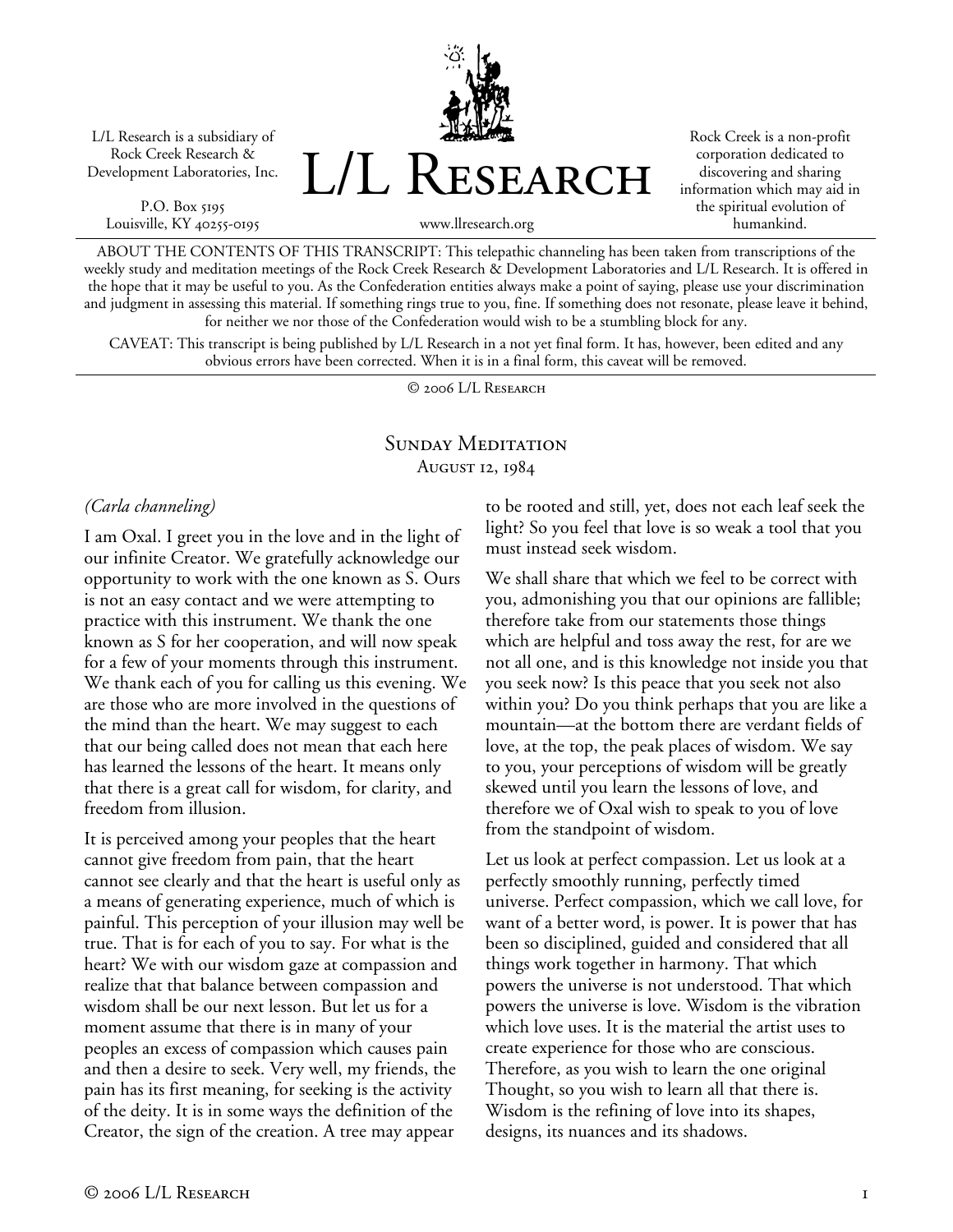There is, shall we say, a ship with its sails furled upon a great sea. It may seem that you who are on the ship are victims of the wind and the waves and you lack of knowledge of navigation and astrogation. However, there is within each of you an innate guide, a rudder, shall we say, that steers you if you will let it. That which steers you is not a wisdom but an association with love, that love which is the original Thought of the one Creator. Your voyage may seem endless, perilous, difficult, pointless and confusing. This, my friends, is the voyage of one who has not yet picked up that association which forms the rudder of experience.

## *(Pause)*

We apologize for the delay. We are feeding this instrument concepts that it is having difficulty enunciating. This in itself is an example of how the wisdom baffles the working of the deeper part. This instrument's intellect does not see any association between the next concept and the previous one. Therefore, the instrument questions the concept and we must pause in order to tune this instrument as we are talking and regain the line of our poor speech.

There is a call in this group this evening that stems from a very deep place, that place before time was or space. It is the call of the soul or spirit to the conscious self. We may take the voyager through space and through time but it is that which is beyond space and time which will yield the simplicity, the peace and the power which is sought. The fruit is single. We are all love and we all distort that love. We are each unique, and yet we are each perfect, both as we are and perfect in the literal sense of being, in part, beyond space and beyond time, a part of the Creator. That is why you already know each answer you seek. If we inspire you, it is but a remembering. And yet, that which you need to remember is buried, and therefore, in meditation, you sit and wait.

Those who seek learn the meaning of the word patience. You seek the same thing over and over again. You seek to find the truth, the love, power within your daily experience which may well seem false, disturbing and powerful only in its ability to cause pain. So many of your peoples, my friends, live in a narrow world, bounded by that which is seen and heard and felt. This group seeks that which is beyond the boundaries of the prison which is called your lifetime. Yet, my friends, we say prison, for you

are indeed behind the bars of an illusion, the illusion that you were born and you will die and you will be no more. Within that illusion there are few good reasons for having faith, for behaving ideally, or for holding ideals. Yet, the instinct of those who seek has put them in touch with the awareness that the true self, and, indeed, the majority of the self is outside the prison already.

You have put yourself in this situation and you have within you that which may remove you from the prison. We do not speak of death, although that certainly will remove the bars. We speak of your own ability to seek. What shall you seek? Observe yourself in any situation and let that observer within you ask, "What do you seek?" Do you seek love? Do you seek to become a messenger of love? Or do you perhaps seek that which may be well within the bounds of those who are still asleep and do not even know they are in prison? There are many apparent powers—money, position, relationships, the feeling of being in an appropriate place, and yet what is the true power? Look at each of those subjects and you shall see those things that change are not true but temporal. You seek peace and within this world those same things that give you power are reputed to offer peace, and yet, do they? Ask yourself if any peace of a lasting and infinite nature occurs within the bounds of the temporal world.

We shall say to you once again, there is peace, there is power. Those things are to be sought carefully. You are those who love. You do not love in perfection as your conversation noted previously, and yet you attempt. In each attempt is power and peace. The power of love is unmistakable, healing and radiant. Those who live in light, manifest it. People are attracted to them and enjoy their company. It is not they but the love channeled through them which is attractive. There is a peace in loving that cannot be found by buying and selling, giving and taking. In bargaining there is no peace. In loving, alone, is there peace. If you love yourself completely you are at peace. If you wish to serve others in love completely, you are at peace. Between these two points, in one degree or another, you shall not be at peace.

Therefore, we urge you at least once in your day to say to yourself, "Ah, the bars of my cage shall [not] hold me well, for I shall sit beyond space and time and I shall seek love, I shall seek the truth and I shall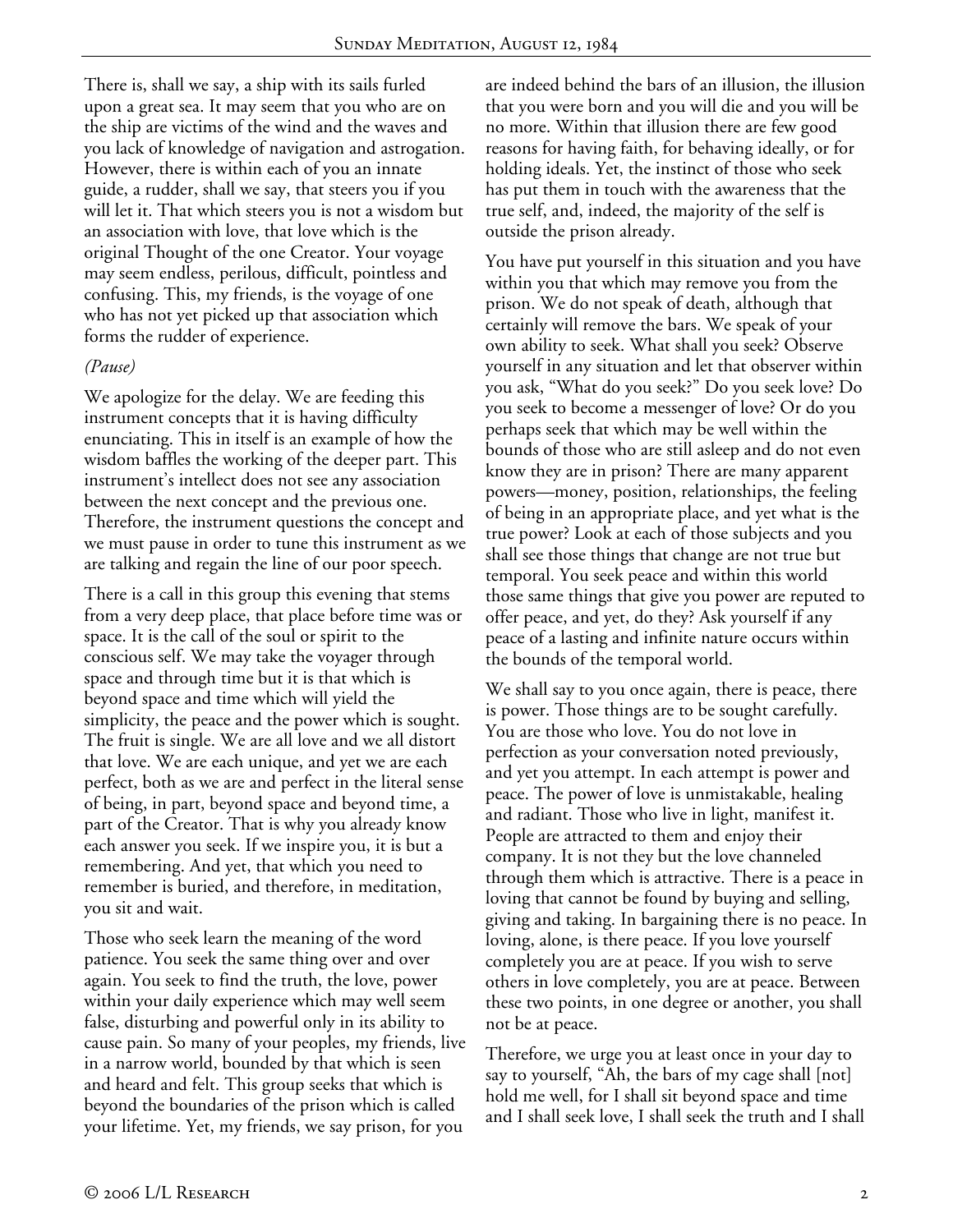do it in silence." For there is, indeed, as one your holy works as said, a still, small voice that enables seeking to continue and flourish within you.

We are those who learn the lessons of wisdom, and we see you as those tossed by the Creator which is yourself into the depths of your prisons, or to move back to our other analogy, those lost upon an endless sea. The point is that you are kept, somehow, apparently, from your freedom. In our seeking towards wisdom we see your peoples as those who now have the opportunity to face once again towards the same Creator that has flung you upon the water and cast you into prison. In meditation you may break forth from prison in contemplation and inspiration, in dreams, in converse with others who are seeking; you will find those things, those coincidences, those sentences which strike you, which tell you where to move your rudder, in which direction to go.

That is the rhythm of each density. You are flung out and you learn to return. It is you, yourself, who has placed you, each of you, as you are now, experiencing what you are now, dealing with what you are dealing at this point. Turn then, to meditation and find out why. Climb the mountain slowly, slowly, my friends and see each step clearly. What you are doing at this point, what you are thinking, how you are seeking, how you are feeling; these are your tools. These are tools that can give you beauty beyond measure, that can make you rejoice, even, perhaps, as you weep. Before your footsteps lies the mountain but you must climb it one step at a time, one day at a time, one moment at a time.

We rejoice now with you as we experience the vibration of this group and share our love with you. We are very blessed to be able to speak this evening, to listen through the ears of this instrument to the cicadas and the murmur of your *(inaudible)*. Such beauty, my friends, in a single moment; it is almost too much to believe for us, for we do not experience your illusion. We seek a different kind of beauty and must learn to become aware differently. The beauty about you now, the beauty within you now, the power, the peace and the love within you now is very striking to us, and we give thanks that we are able to join you.

We would leave you now, having spoken far too long, we fear. We leave you in all that there is, love

and light, the love and the light of the One Who is All. I am known to you as Oxal. I leave this instrument. Adonai.

## *(Jim channeling)*

I am Latwii, and I greet you, my friends, in the love and in the light of our infinite Creator. We are most privileged to once again join your group for the purpose of attempting to answer those queries which may be of aid in your seeking. We thank each for so inviting our presence. And we remind each that our humble words are but fallible opinions which we offer in hopes that they might be of some small service to you. May we then begin with the first query?

**S:** Yes, Latwii, I have a question from R, who will read your answer. He wanted to know if you could make any comment or give information about the faces he's been seeing in his meditations. They're all different and they change, it's not like he's seeing the same faces over and over again. But he wanted your comment.

I am Latwii, and am aware of your query, my sister. We find in this instance that we are once again relegated to the role of speaking in general terms in order that the free will of the one known as R might be preserved as he continues his journey of seeking. Each entity shall find within the meditative state certain experiences that are of significance upon the journey of seeking the truth, as you call it. These particular visions or faces which the one known as R has been experiencing are those portions of a larger process which is underway, shall we say, within this entity. One may look at each experience within your illusion as a symbol of that which is a deeper truth. This is also true within that state which you call meditation, though this state is capable of producing experiences of a greater clarity, shall we say, than your normal waking state. These images might be fruitfully used, we suggest, by the one known as R if they be looked at for a symbolic value, for a certain resonance which each contains. This resonance then may be placed by the entity with certain life experiences or lessons which are seeking expression at this time within this entity.

May we answer you further, my sister?

**S:** Well, since I'm not really sure, I guess I'll just go with what you've given me because it sounds like it'll be very helpful to him. I did have another question,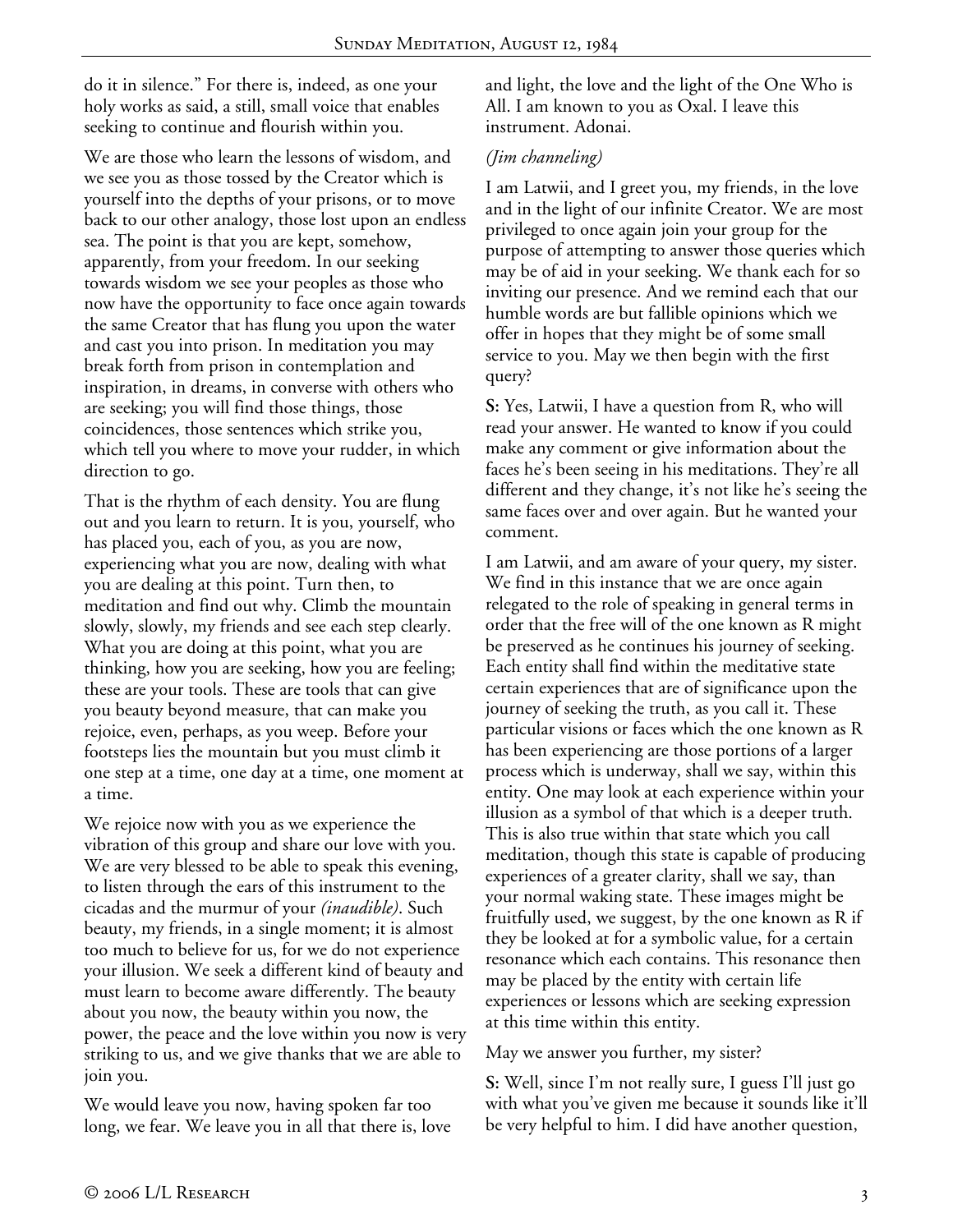though, on a different subject. About a month ago, R and I were almost on a daily basis having minor aches and pains back and forth and back and forth to the point where it became comical. We were making jokes about it and I would say, "Is your knee getting better now, because mine's beginning to hurt?" I would like to know if you could give me any information about the possibilities of us maybe subconsciously attempting to heal each other or if there's another explanation?

I am Latwii, and am aware of your query, my sister. Again, to speak in general terms, we may suggest that it has been well said that those who together seek shall far more surely find. It has been your experience which you have shared with the one known as R to intensively seek …

# *(Side one of tape ends.)*

# *(Jim channeling)*

I am Latwii, and am once again with this instrument. To continue our response. You may look at these experiences, as we have suggested before, for their symbolic value. As you proceed in your seeking together you shall find that the catalyst which you use is catalyst which you share. Those aches and pains, as you have called them, are indeed offering opportunities for the healing, as you have suggested. This is the purpose of all catalyst and experience, to speak generally. All distortions, all that is not whole, may be made whole and clear by the successful use of catalyst. Those experiences which you have shared of the physical discomfort are symbolic, and reach deeper into your shared experience and are representative of certain lessons which you share together upon levels other than the physical.

May we answer you further, my sister?

**S:** Well, if the aches and pains go away, does that mean that we have been successful in using the catalyst?

I am Latwii, and am aware of your query, my sister. In general, we would suggest that this assumption is correct. The catalyst which has not been well used in the mind is then given to the body, that it might be noticed more fully and more fully utilized. This is not to say that should such physical representation of the catalyst disappear that the catalyst has been completely used, but is to say that it has been used to the point of clarity so that further symbolic manifestation in the physical body is not necessary.

May we answer you further, my sister?

**S:** Well, yes. You could clarify one more thing for me. Are you saying then that because we as a couple have spent a lot of time together there are some lessons that we chose to learn together, and that if both of us are not successful at any particular time … wait, that's not what I mean. Okay, first of all, is what I've just said correct, and second of all, do we then have to work on the catalyst as a unit rather than as individuals?

I am Latwii, and am aware of your query, my sister. To speak to the first portion of your query, it is basically correct that you have chosen to learn certain lessons together and that you have, as you progressed through your learning process, come not only to see each as a mirror for the other but have come to see the self in the other.

To speak to the second portion of your query, it is a most efficient means of learning for an entity to learn with another in order that this mirroring effect might be utilized to accelerate the learning process. It is quite possible to learn as a solitary being, but without the mirrors of other selves to show the self the intricacies of the self, the self then is more likely to miss the refining ability that mirrors provide.

May we answer you further, my sister?

**S:** No, that's been very illuminating. Thank you.

I am Latwii, and we thank you, my sister. Is there another query at this time?

**Carla:** I'd like to follow up on S's *(inaudible)*. It seemed to me that you were intimating, but not saying, that this couple, like many couples, have been not just through this incarnation together but through others and that that way … my question is, then, is the previous experience with each other necessary before you get to the point to where you are really working together and what's catalyst for one becomes catalyst for the other, and they're sympathetic and so forth?

I am Latwii, and am aware of your query, my sister. We can suggest that your assumption is in a great portion correct, for those entities which have had experience as the mated pair before this incarnation shall find that there is a great reservoir or resource which may be called upon by the deeper portions of